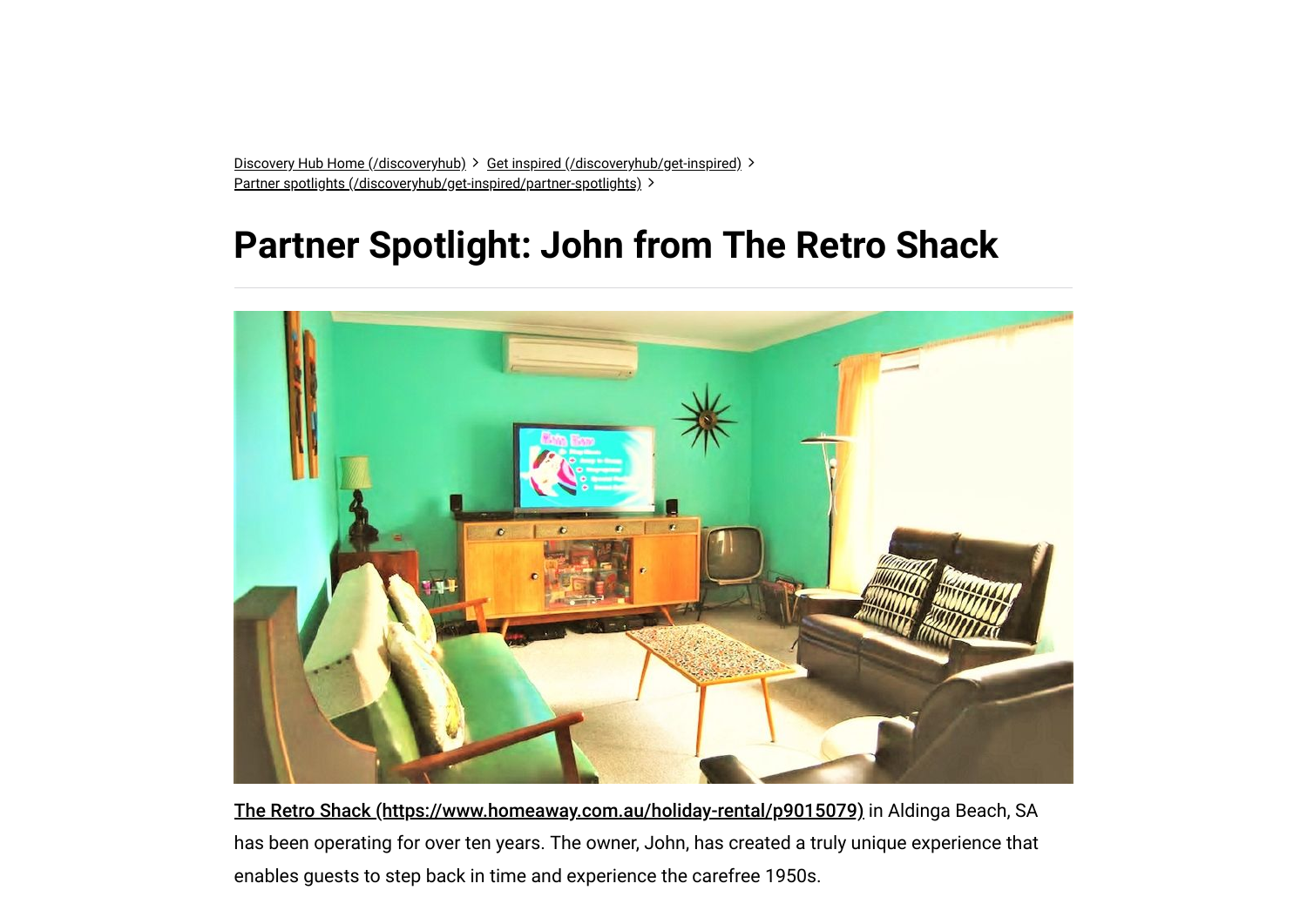## **1/3000 What makes your property unique?**

The Retro Shack is an authentic fibro beach shack built in 1955 and painted in pastel hues with genuine 50s fixtures and fittings, and a concrete flamingo in the backyard. There are retro entertainment options, including vintage magazines and books, board games and an extensive selection of 1950s to 1990s DVD movies and CDs. There is also a full-size stand-up 1980s video games machine featuring 60 games, including Space Invaders, Pacman and Frogger. It has proved to be a big hit with guests of all ages.

#### **What tips do you have for others in the industry?**

- Don't be afraid to have a "point of difference" and stand out from the crowd. Guests love to stay at a place that is completely unique.
- Respond as quickly as possible to enquiries to maximise conversions to bookings.
- Regularly perform searches for your area to ensure that your pricing is competitive and attractive when compared with other similar properties.
- Make your property as relaxing as possible! Our large backyard is pet-secure and child-friendly, and features play equipment so the kids will be happy playing for hours. We have also planted trees that attract a wonderful selection of native bird life.

#### **How do you encourage repeat custom?**

We always ensure we reward guests for choosing our rental and thank them if they left the place tidy on departure. We also ask for suggestions for improvement and have implemented many enhancements over the years as a direct result of constructive guest feedback. We love the minirelationships we form with many of our guests through the enquiry, arrival and post-departure followup communications and think our friendly demeanour has resulted in many repeat HomeAway bookings.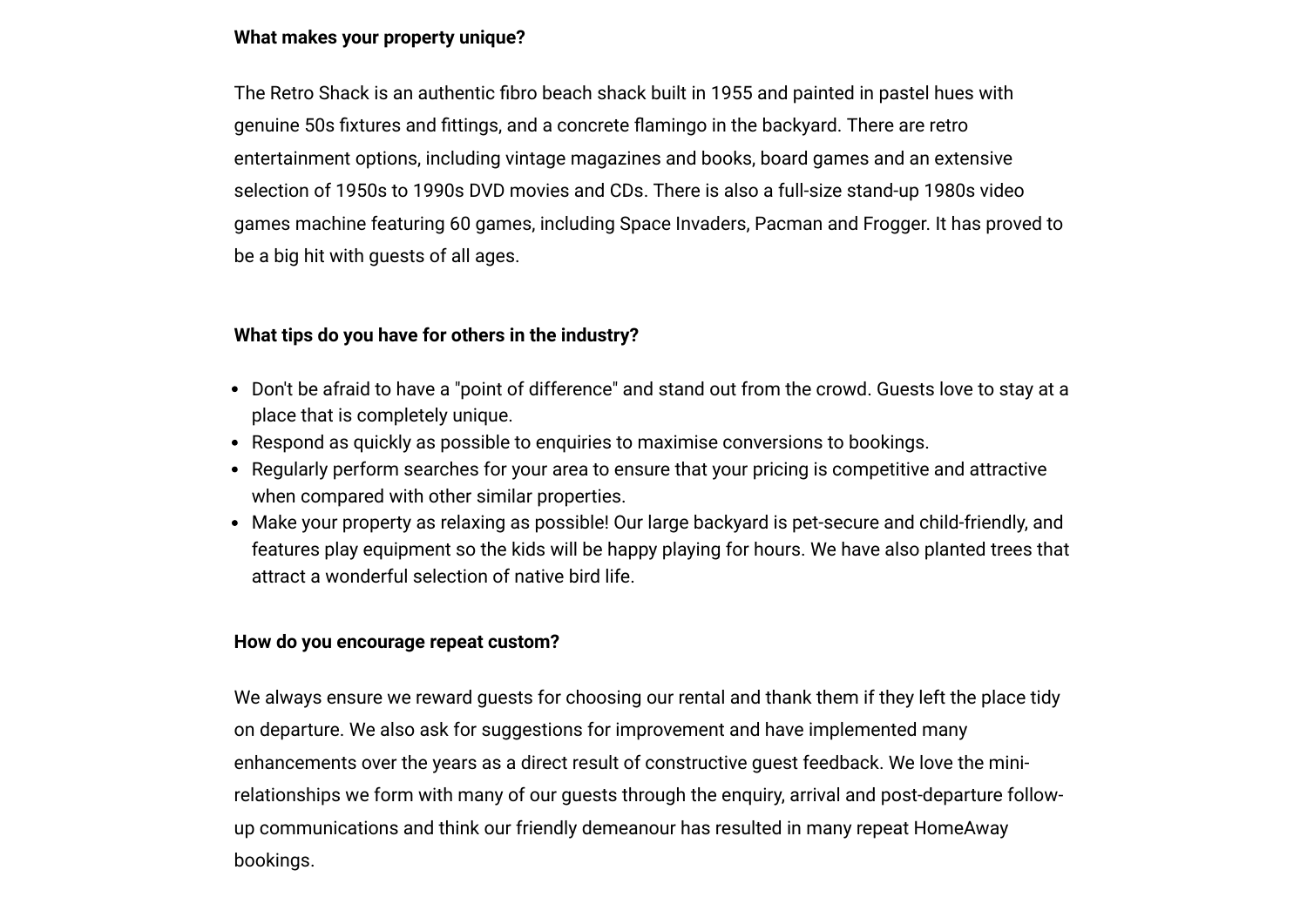

### **What has been the most interesting thing that has happened in your property?**

Our property was featured as the backdrop for a clothing shop sale brochure that we have on display.

One very resourceful group decided to replicate the entire fashion shoot and left us photos of their recreation, which featured them very accurately copying the models' poses and facial expressions! It was extremely funny to see.